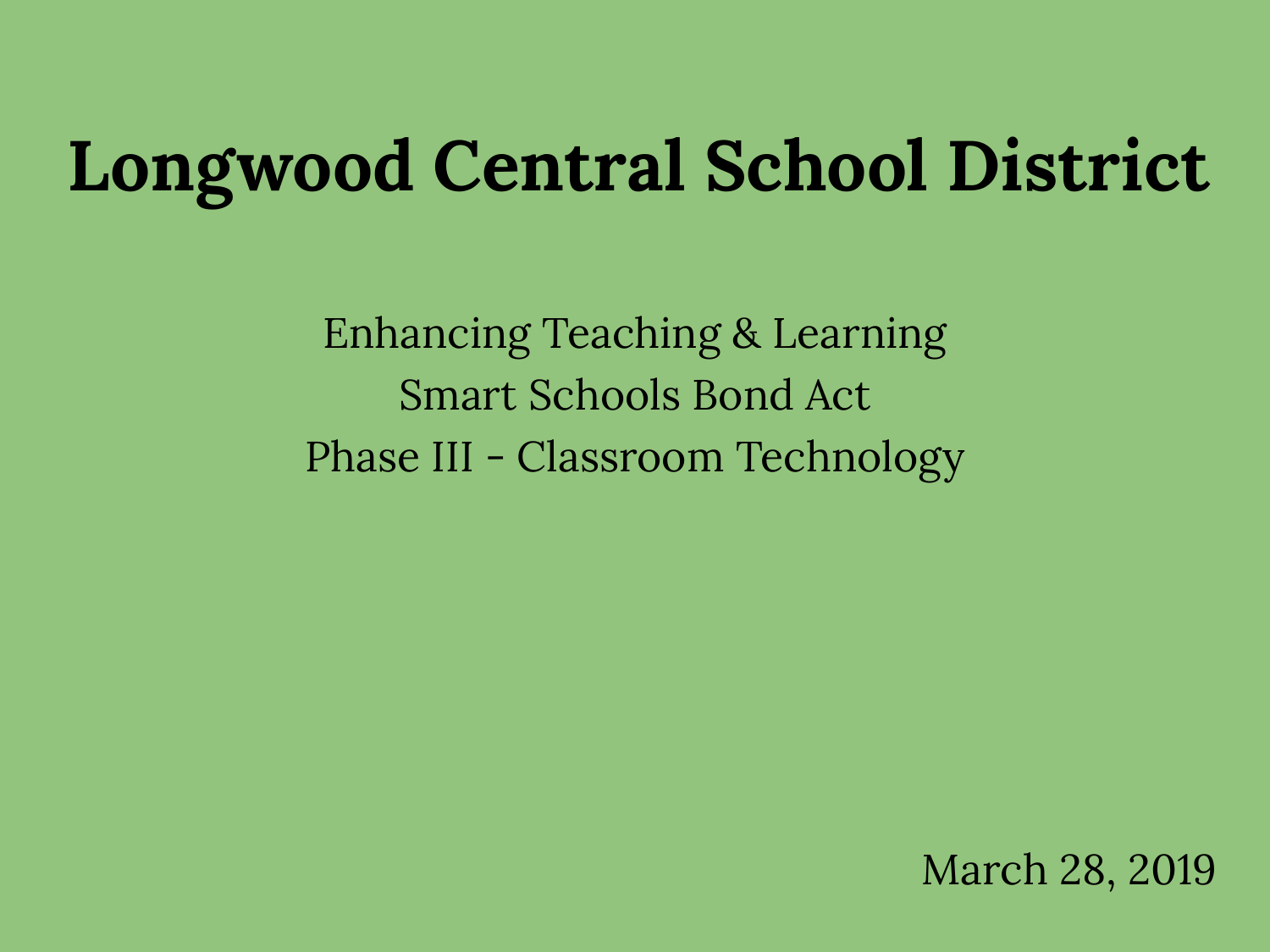### **NY Smart Schools Bond Act**

- November 2014, NY voters approved the Smart School Bond Act
- \$2 Billion to improve educational technology and infrastructure to improve learning, with additional emphasis on Students with Disabilities and English Language Learners.
- Longwood CSD's allocation \$7,772,337.00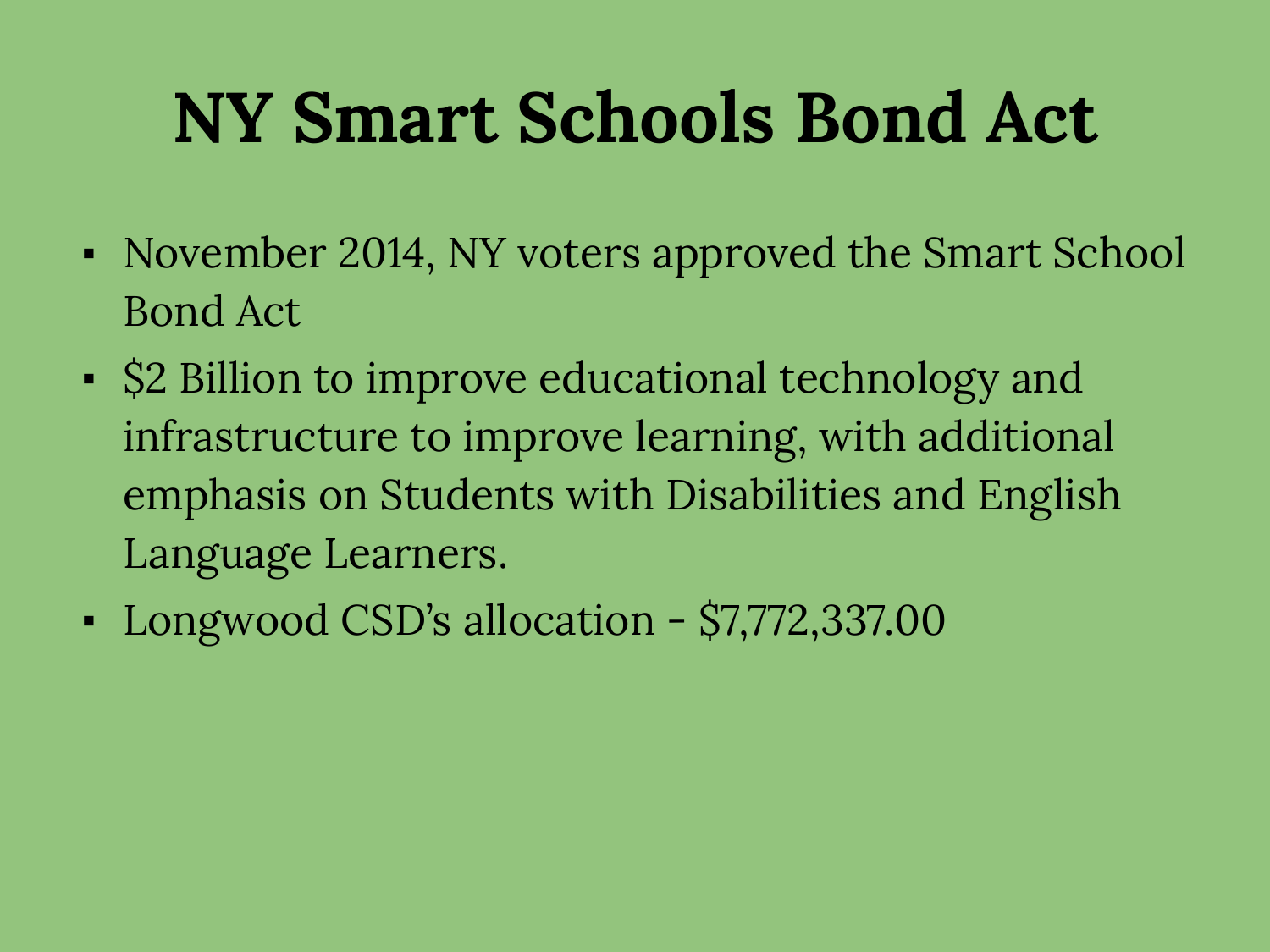### **Stakeholders Involvement…**

- District develops and the Board approves a Preliminary Smart Schools Investment Plan.
- A Preliminary Plan is posted on the district website for at least 30 days. The district must include an address to which any written comments on the Plan should be sent.
- Board conducts a hearing that will enable stakeholders to respond to the Preliminary Plan. This hearing may occur as part of a normal Board meeting, but adequate notice of the event must be provided through local media and the district website for at least two weeks prior to the meeting.
- District prepares a final plan for Board approval.
- Final plan is posted on district website.
- District to submit Smart Schools Investment Plans through the Business Portal for review.
- Plans may be amended after the initial approval has been approved. Any amendment of an approved Plan that would result in a change of more than 25 percent of approved budget expenditures will require the district superintendent to post the proposed amendments on the district website for two weeks and receive comments from the public in writing or at a normally convened meeting of the Board.

Source: New York State Department of Education/Office of Facilities Planning/Smart Bond Guidance Document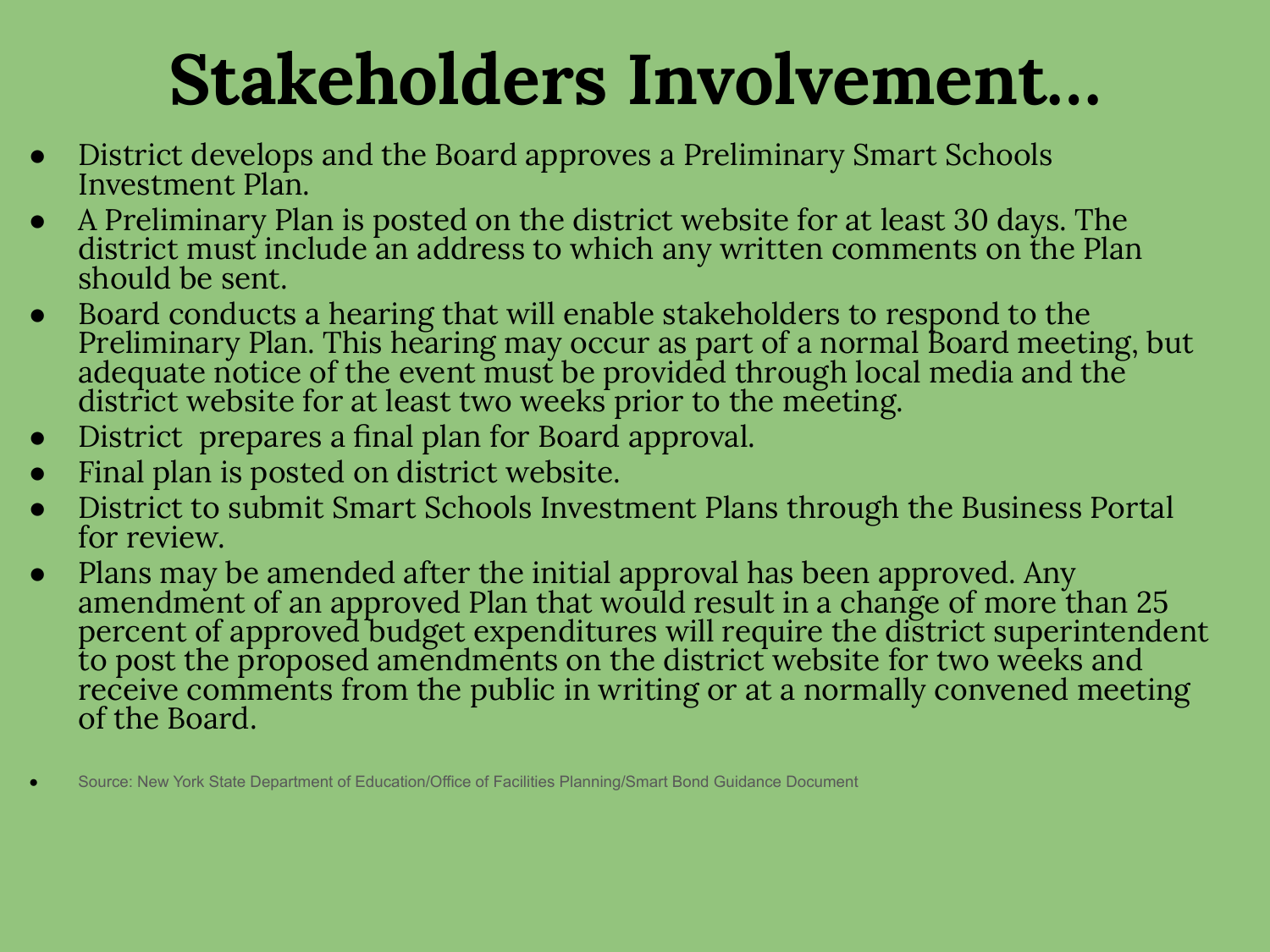#### **Where are we?**

| <b>Smart Schools Investment Plan</b>                                                                                                                                                                                                                  | <b>Status</b>               | Approved<br><b>Allocation</b><br>\$7,772,337.00 |
|-------------------------------------------------------------------------------------------------------------------------------------------------------------------------------------------------------------------------------------------------------|-----------------------------|-------------------------------------------------|
| <b>Phase I - School Connectivity Districtwide</b><br>Wireless Infrastructure<br>Fiber Optic Cable and UPS Backup Batteries                                                                                                                            | Completed<br>In-Progress    | \$2,023,711.00                                  |
| Phase II - Classroom Chromebooks to Faculty<br>Chromebooks in carts for pilot of<br>$\bullet$<br>one-to-one program at the Middle School<br>Laptop - JHS and HS Technology Education<br>Desktop computers - HS Career &<br><b>Technical Education</b> | Completed                   | \$1,247,863.00                                  |
| <b>Remaining Balance</b>                                                                                                                                                                                                                              |                             | \$4,500,763.00                                  |
| 2018-2021 Instructional Technology Plan survey                                                                                                                                                                                                        | Approved by<br><b>NYSED</b> |                                                 |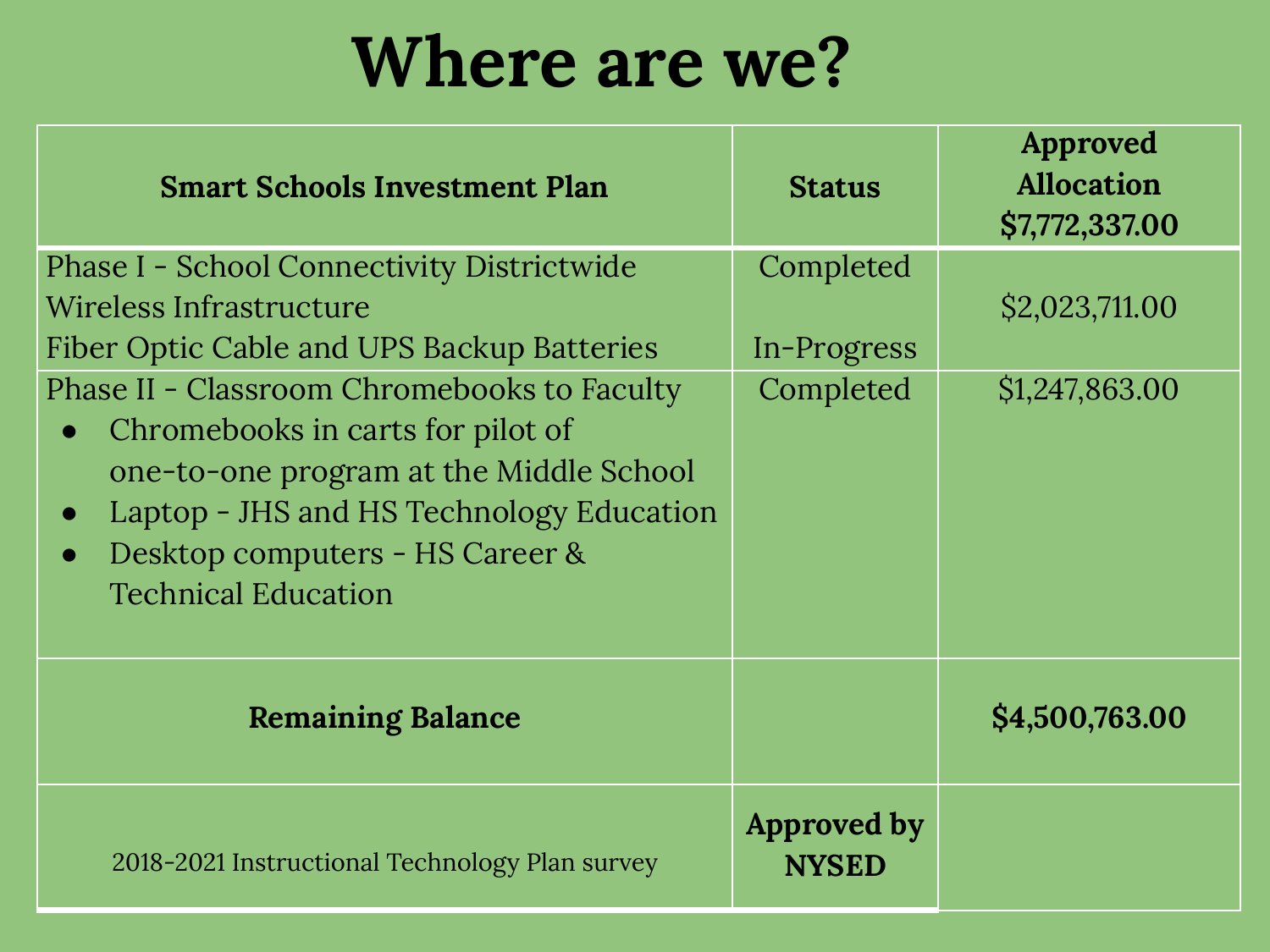# **Developing a plan…**

- District's survey of stakeholders (faculty, students, parents, community)
- District Technology Committee
- Visit to other school districts
- Discussion with the middle school and high school principals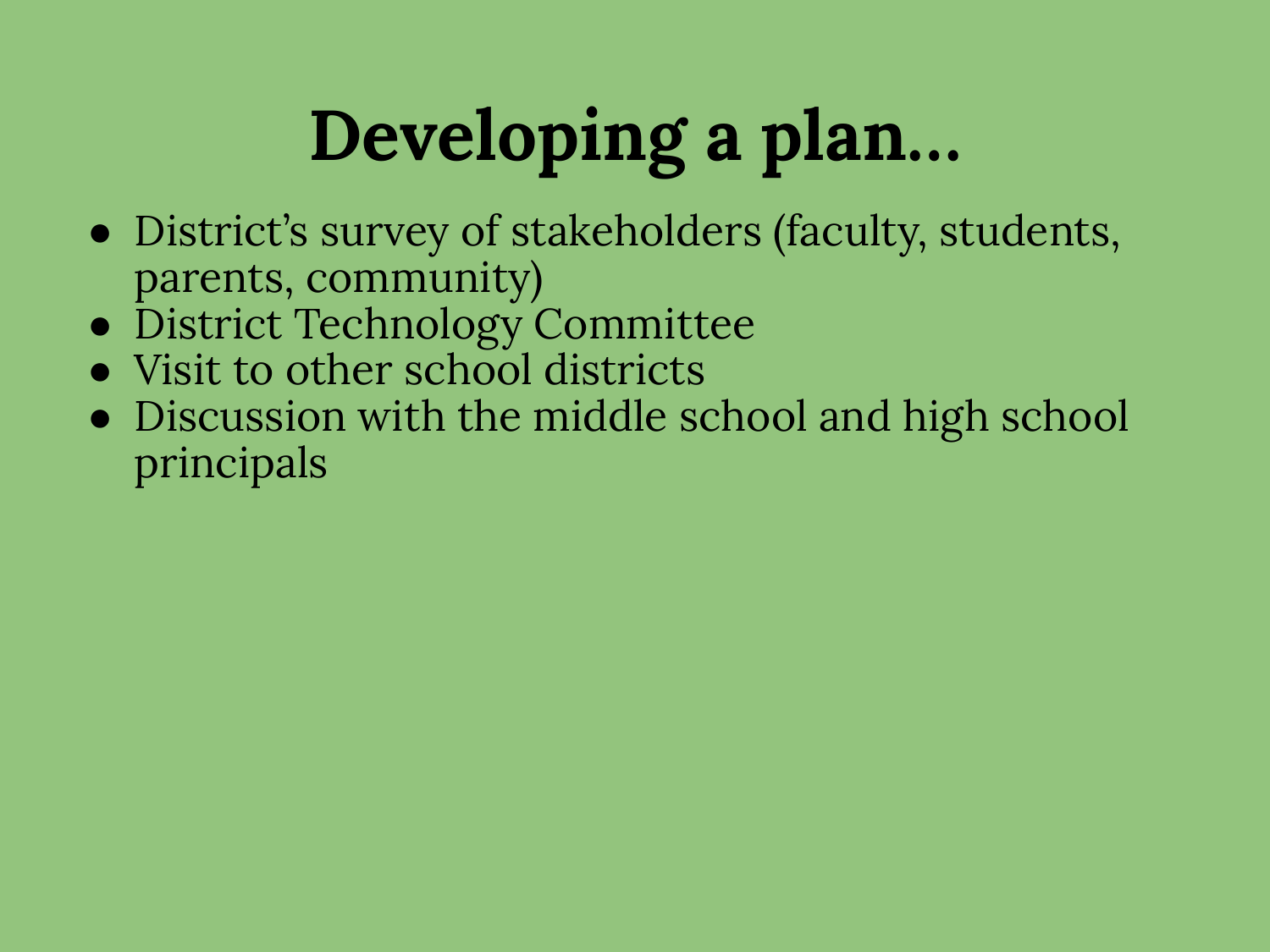# **Goal(s)**

- Supporting students learning styles and learning pace
- Expand on student learning inside and outside of the classroom through the use of Google Classroom
- Supporting students with disabilities and English language learners by using extensions such as Read and Write
- Using technology to engage students which will help to close the learning gaps
- Supporting home tutored and suspended students through the use of Google Classroom
- Providing professional development to teachers
- Using technology to increase parent involvement
- Supporting STEAM programs
- Integrating the technology to support project based learning across all content areas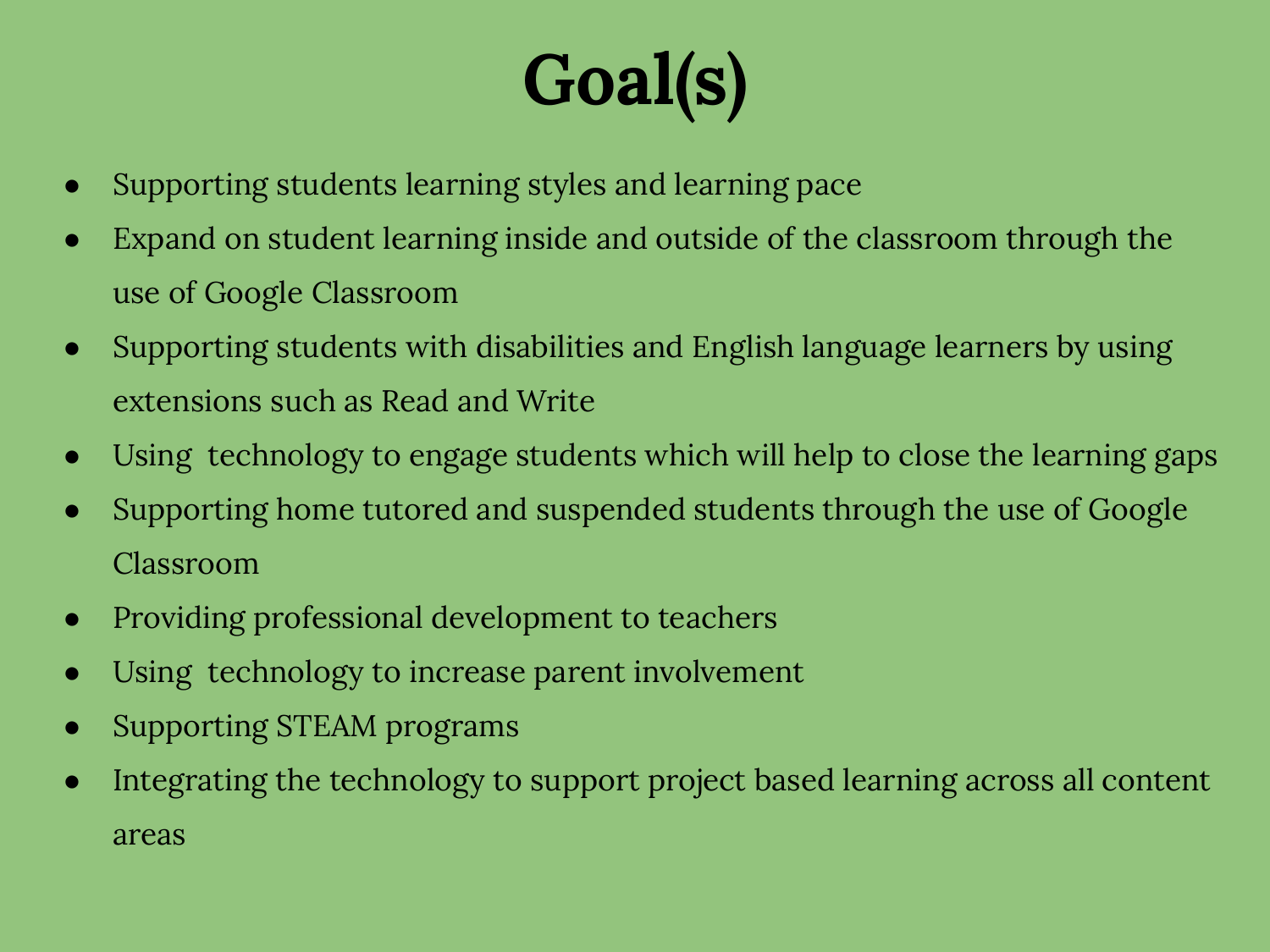#### **Proposed Plan...**

- Roll out Chromebooks to 5th and 9th grade students
- Upgrade the high school music lab with Mac computers
- Acquire 3D printers for Arts and Technology Education
- Acquire laptops for JHS Technology Education
- Acquire Interactive TV's for JHS and HS Physical Education Departments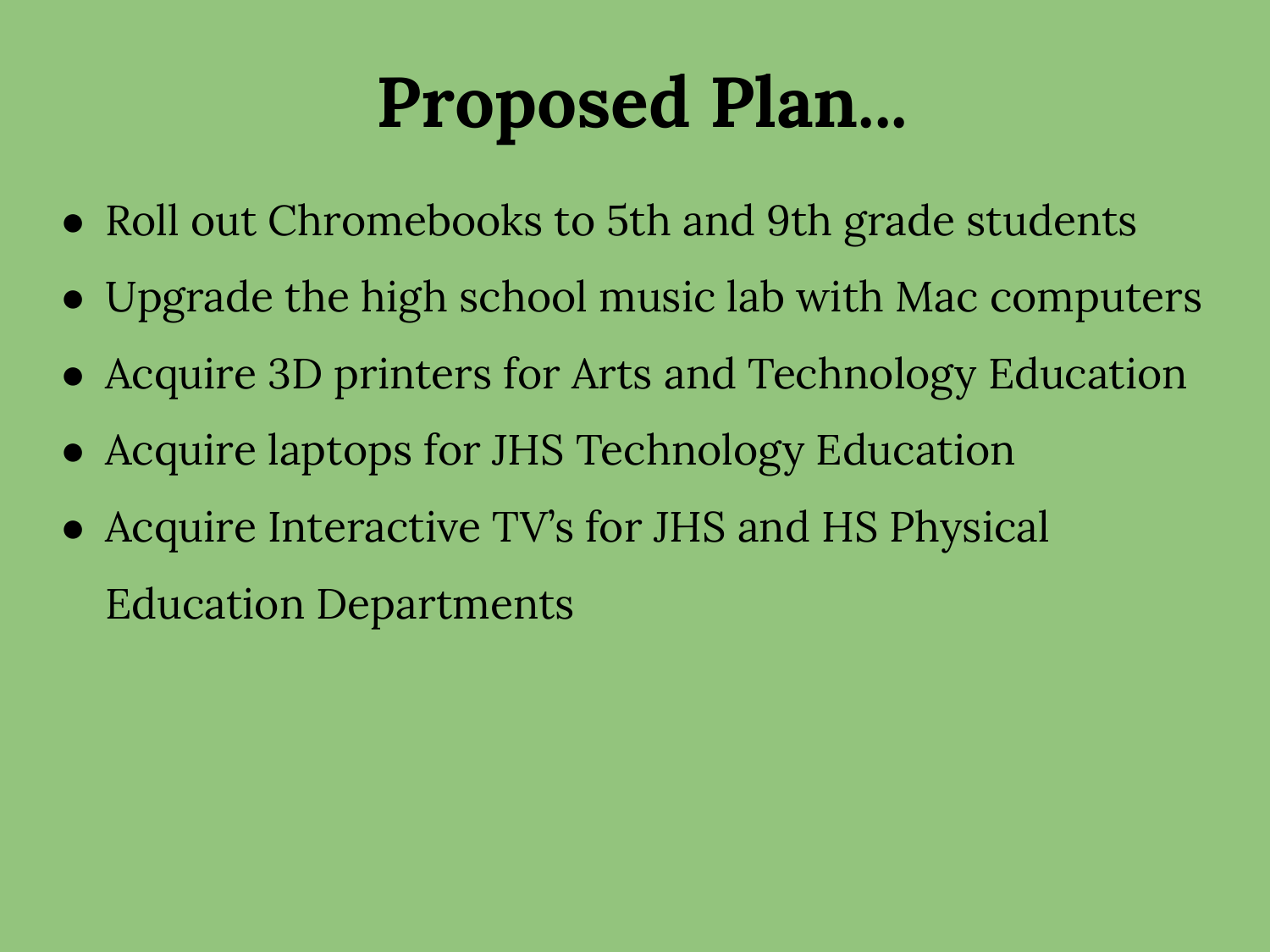#### **Proposed Expenditures...**

| <b>Items</b>                                       | <b>School</b><br>Quantity                          |                    | <b>Unit Cost</b> |          | Cost          |              |
|----------------------------------------------------|----------------------------------------------------|--------------------|------------------|----------|---------------|--------------|
|                                                    |                                                    |                    |                  |          |               |              |
| Chromebooks                                        | Longwood Middle School                             | Grade 5 - 700      |                  |          |               |              |
|                                                    | Longwood High School                               | Grade 9 - 775      |                  |          |               |              |
|                                                    | <b>District Faculty</b>                            | Faculty - 30       |                  |          |               |              |
|                                                    | <b>Special Education</b>                           | $IEP - 30$         |                  |          |               |              |
|                                                    |                                                    | 1,535              | S                | 365.00   | S             | 560,275.00   |
| Mac Computers                                      | Longwood High School                               | 30                 | S                | 1,800.00 | S             | 54,000.00    |
|                                                    |                                                    |                    |                  |          |               |              |
| <b>3D Printers</b>                                 | Longwood Middle School - Arts                      | 1                  |                  |          |               |              |
|                                                    | Longwood Junior High School - Arts                 |                    |                  |          |               |              |
|                                                    | Longwood Junior High School - Technology Education |                    |                  |          |               |              |
|                                                    | Longwood High School - Arts                        |                    |                  |          |               |              |
|                                                    |                                                    | 4                  | S                | 2,750.00 | S             | 11,000.00    |
|                                                    |                                                    |                    |                  |          |               |              |
| Laptop Computers - Windows<br><b>OS</b>            | Longwood Junior High School                        | 30                 | s                | 1,600.00 | S             | 48,000.00    |
|                                                    |                                                    |                    |                  |          |               |              |
| Laptop Cart & Freight                              | Longwood Junior High School                        | 1                  | S                | 2,650.00 | S             | 2,650.00     |
| Interactive TV's with mini<br>computers & mounting | Longwood High School & Longwood Junior High School |                    |                  |          |               |              |
| hardware                                           |                                                    | 7                  | S                | 4,800.00 | $\mathcal{S}$ | 33,600.00    |
| Cases                                              |                                                    | 1,535              |                  | 40.00    | $\mathcal{S}$ | 61,400.00    |
|                                                    |                                                    |                    |                  |          |               |              |
|                                                    |                                                    | <b>GRAND TOTAL</b> |                  |          |               | \$770,925.00 |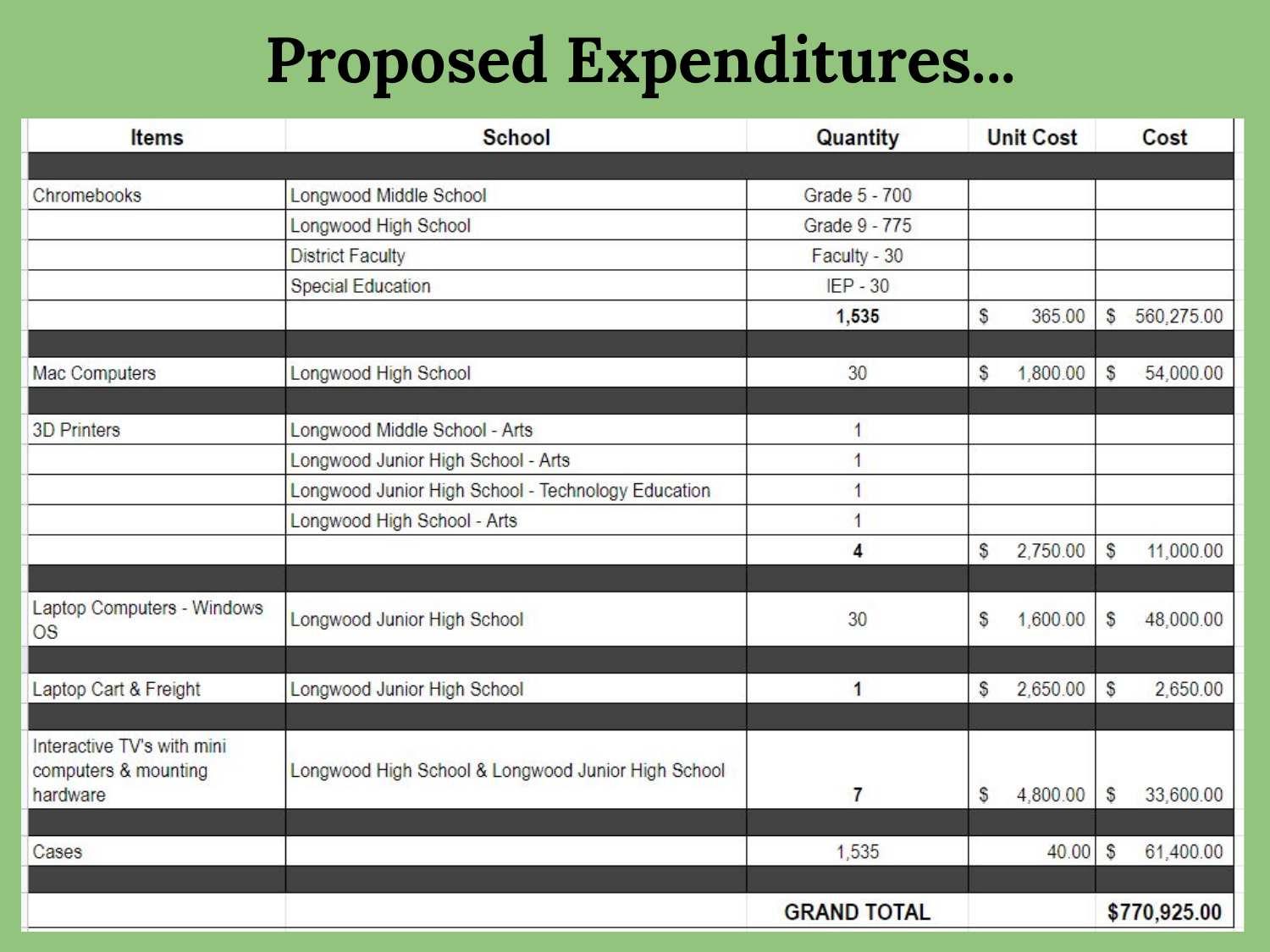#### **Future Process and Timeline**

| March 28, 2019                        | Presentation and Board approval of Preliminary Smart Schools<br><b>Investment Plan</b>                             |
|---------------------------------------|--------------------------------------------------------------------------------------------------------------------|
| March 29, 2019                        | Preliminary Plan to be posted on the District's website for at<br>least 30 days for public comments                |
| May 9, 2019                           | Board to conduct a hearing that will enable stakeholders to<br>respond to the Preliminary Plan                     |
| May 9, 2019 (If there are no changes) | <b>Board approves Final Plan</b>                                                                                   |
| May 10, 2019                          | Final Plan to be posted on the District's website                                                                  |
| May 10, 2019                          | Submission of Smart Schools Investment Plan through the<br><b>NYSED Business Portal for review</b>                 |
| June 13, 2019 (If there are changes)  | <b>Board approves Final Plan</b>                                                                                   |
| June 14, 2019                         | Final Plan to be posted on the District's website and<br>submitted to NYSED through the Business Portal for review |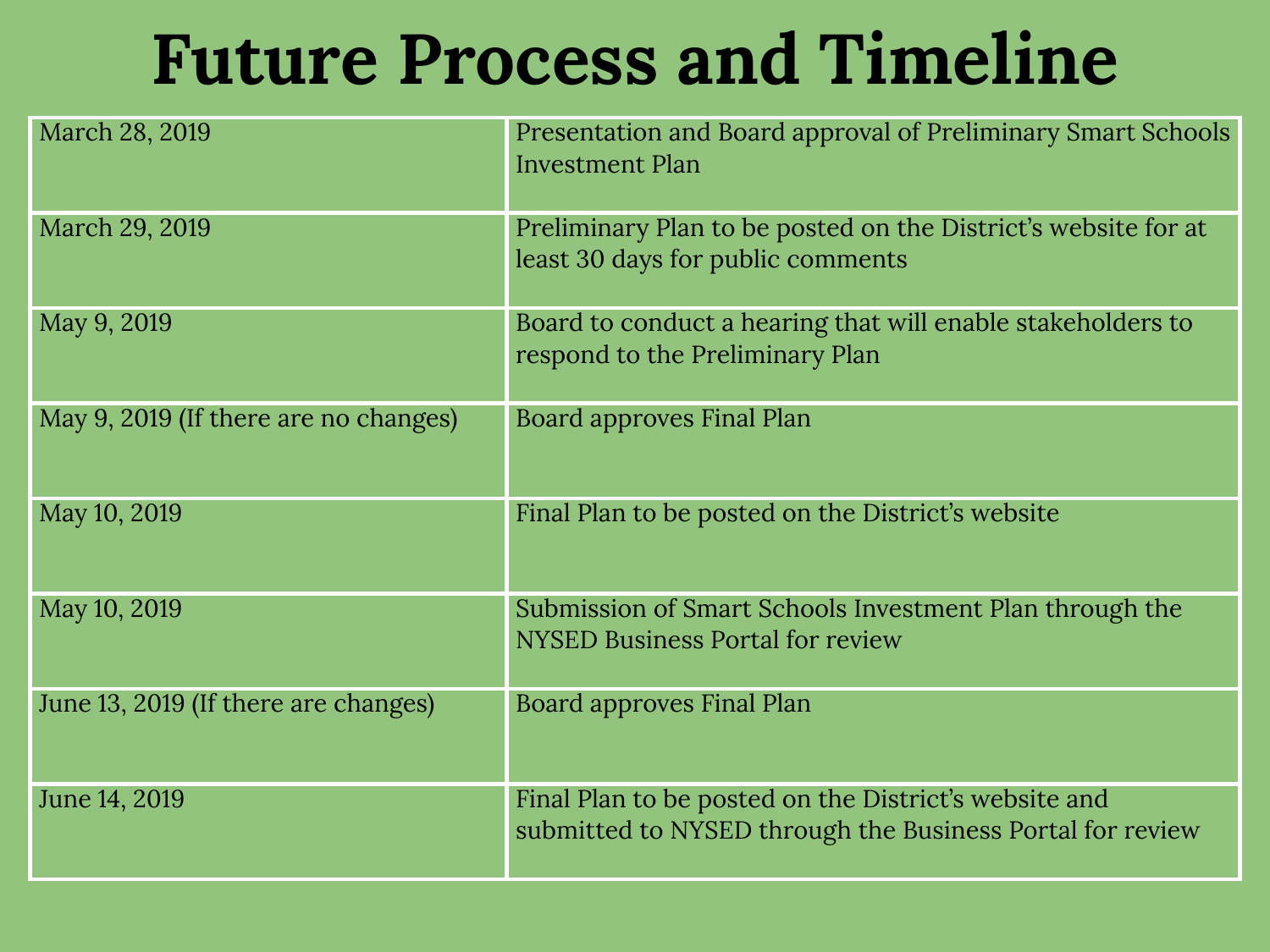## **Highlights of Excellence….**

- Longwood teachers selected to present at the Suffolk Asset Conference
- Research project using G Suite involving elementary teachers and students from Longwood, Sayville and Comsewogue school districts
- Thousands of Docs, Slides, Sheets, and Forms created, shared and published by administrators, teachers and students to support learning
- Increased use of Google Classroom by administrators, teachers and students